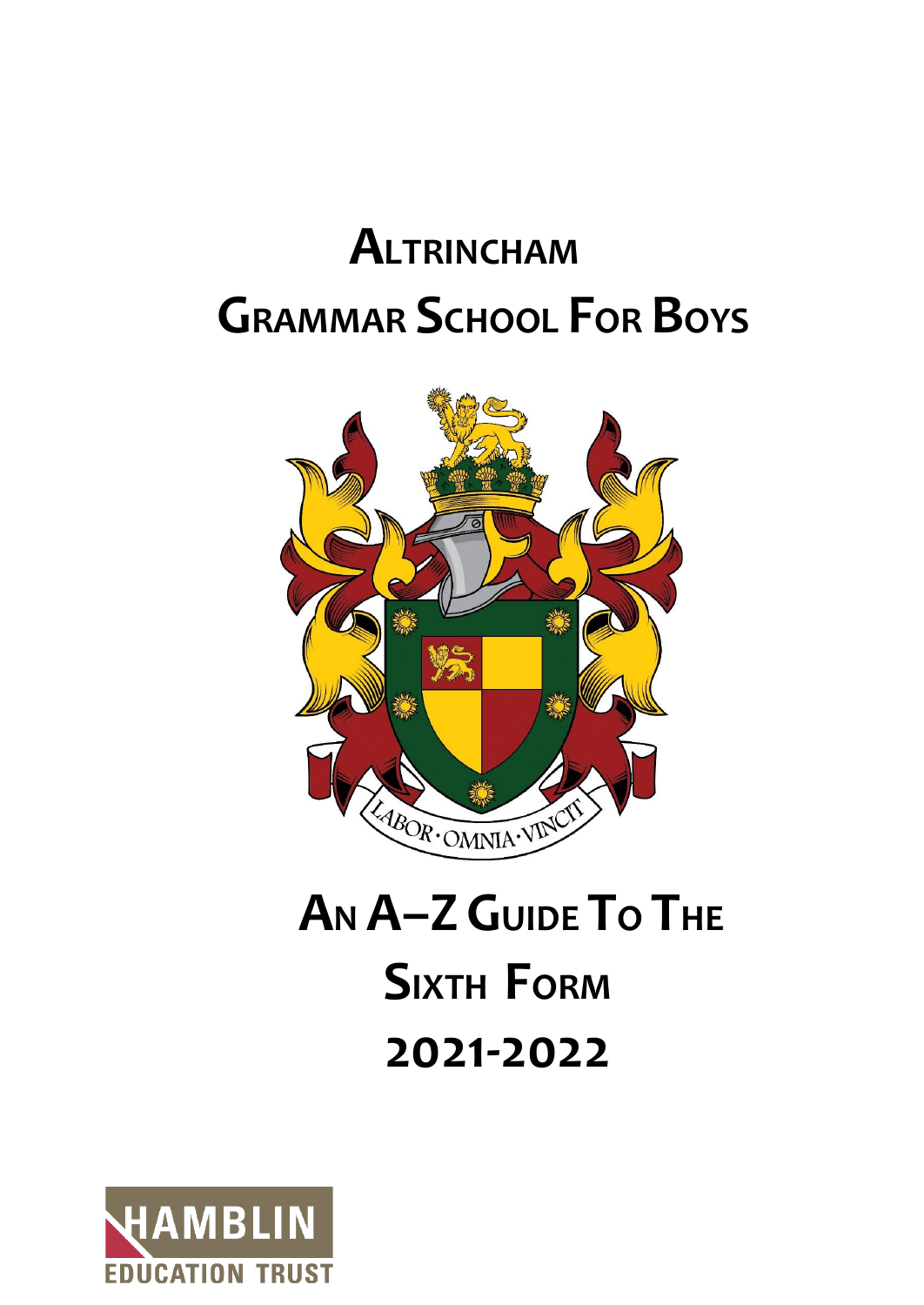### *WELCOME TO THE SIXTH FORM*

#### **AT ALTRINCHAM GRAMMAR SCHOOL FOR BOYS**

You have chosen this School as the place in which to study your A Level subjects. In addition, you will follow an enrichment programme and you will also give some of your time to Voluntary Service and to extra-curricular activities.

You should see the Sixth Form as your gateway to the future. If you succeed you will be able to take up your Post 18 choices of a university or college place, or whatever career step you are aiming for.

We want to help you to succeed and will work in partnership with you.

#### **What we will provide for you:**

- Appropriate teaching and marking of assignments.
- Careful monitoring of your progress and reporting back to you and your parents.
- Academic and Pastoral support for individual students.
- Facilities and resources for study. The Sixth Form Centre has private study areas including N1 and the large conservatory both of which have computer facilities. The old and the new Library are also available for private study.
- Considered and comprehensive careers advice both in terms of UCAS applications and many other Post-18 options.
- A willingness to talk to you and your parents whenever necessary.
- A concern for your welfare and achievement. No student should ever feel that there is noone to turn to.

#### **What we expect of you in return:**

- You are role models for junior boys and, as such, we expect you to conduct yourselves in a mature and co-operative manner.
- In addition to the assignments which are handed in for marking, you must be prepared to work independently and read around your subject to widen and consolidate your knowledge.
- For your 3 or 4 A level subjects you will have timetabled lessons every week. Some work can be done during Private Study periods in school, but 2-3 hours at home each evening will be essential. Use your initiative and plan your work sensibly.
- It goes without saying that full attendance and punctuality are essential and that all assignments must be completed and handed in on time.
- If you are having problems, ask your teachers for help. You must be proactive at this stage of your education.
- We recognise that many Sixth Formers have part-time jobs. Your employment should take up no more than 9 hours per week and preferably not during the week.
- Your academic studies are only part of your Sixth Form career. You need to get involved in the kind of extra-curricular activities which enhance your identity and which allow junior boys to interact with you.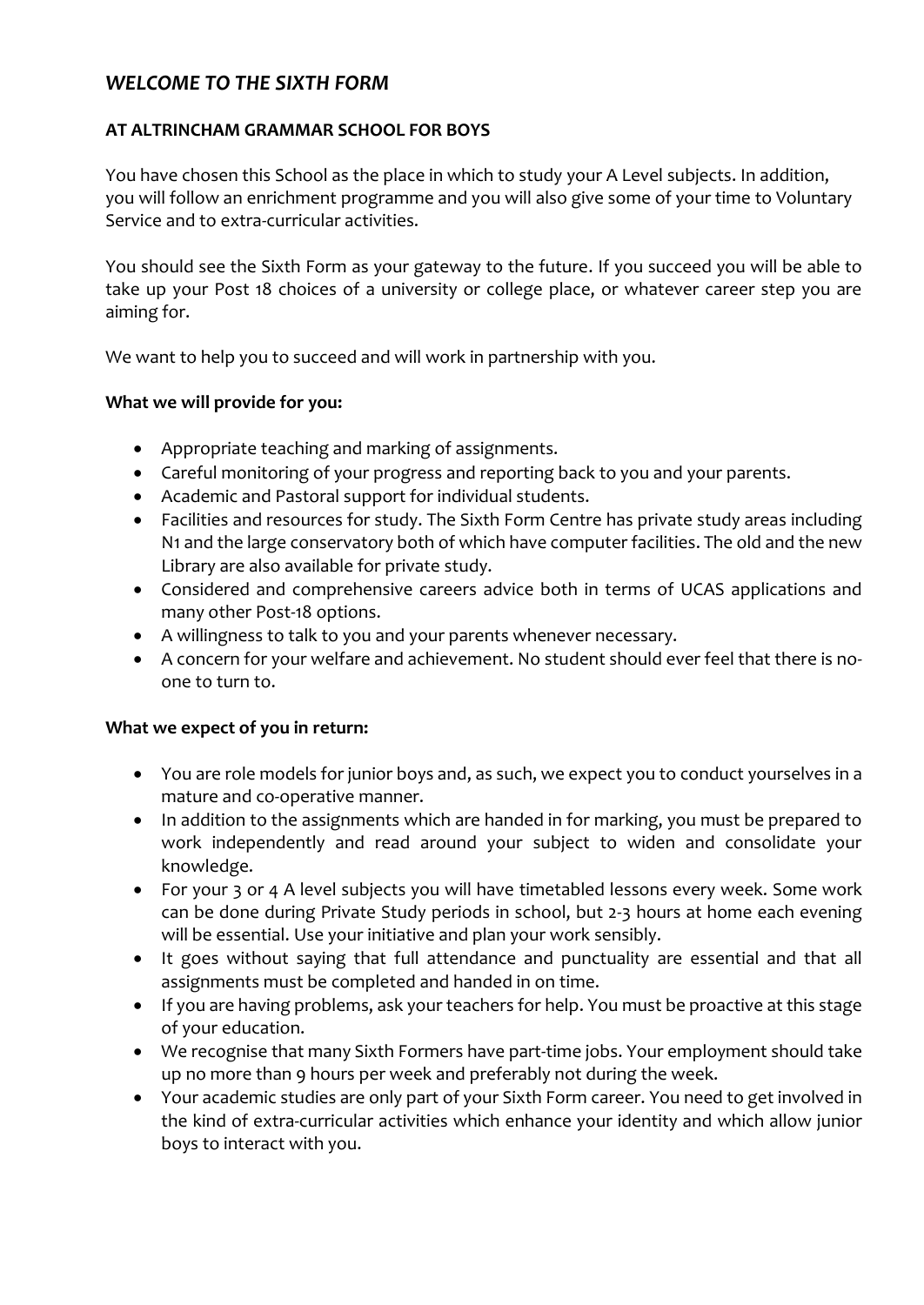## **SIXTH FORM STAFF**

These are the members of staff responsible for your progress through the Sixth Form.

| Mr T. Murray,    | Assistant Head Teacher (Head of Sixth Form)                           |
|------------------|-----------------------------------------------------------------------|
|                  | Mrs T. Harvey-Voyce, Deputy Head of Sixth Form ( UCAS and Enrichment) |
| Mr R Cummins,    | Head of Year 12                                                       |
| Dr Z Hepden,     | Head of Year 13                                                       |
| Dr J. Marsden,   | <b>Higher Education Officer</b>                                       |
| Mrs G Williamson | Sixth Form Officer and Alumni Relations Manager                       |

For support and administration and your first point of any contact for any query is the Sixth Form Office 01619280858 option 3.

SIXTH FORM TUTORS – 2021/2022

Year 12:

| Form | Form Tutor  |
|------|-------------|
| 12BK | Mr Baker    |
| 12BN | Mrs Brennan |
| 12DV | Mr Davies   |
| 12HP | Mrs Harrop  |
| 12MD | Dr Marsden  |
| 12MG | Mrs Maguire |
| 12RD | Mr Reeder   |
| 12SA | Dr Stedman  |
| 12SQ | Dr Squire   |

Year 13:

| Form | Form Tutor         |
|------|--------------------|
| 13CN | Mrs R Chapman      |
| 13CT | Mrs Crowther       |
| 13EL | Mr Ellis           |
| 13EY | Dr Eyers           |
| 13NW | Mrs Newton         |
| 13PT | <b>Miss Potter</b> |
| 13SM | Mr D Smith         |
| 13WK | Mrs Wallwork       |
| 13WY | Ms Welsby          |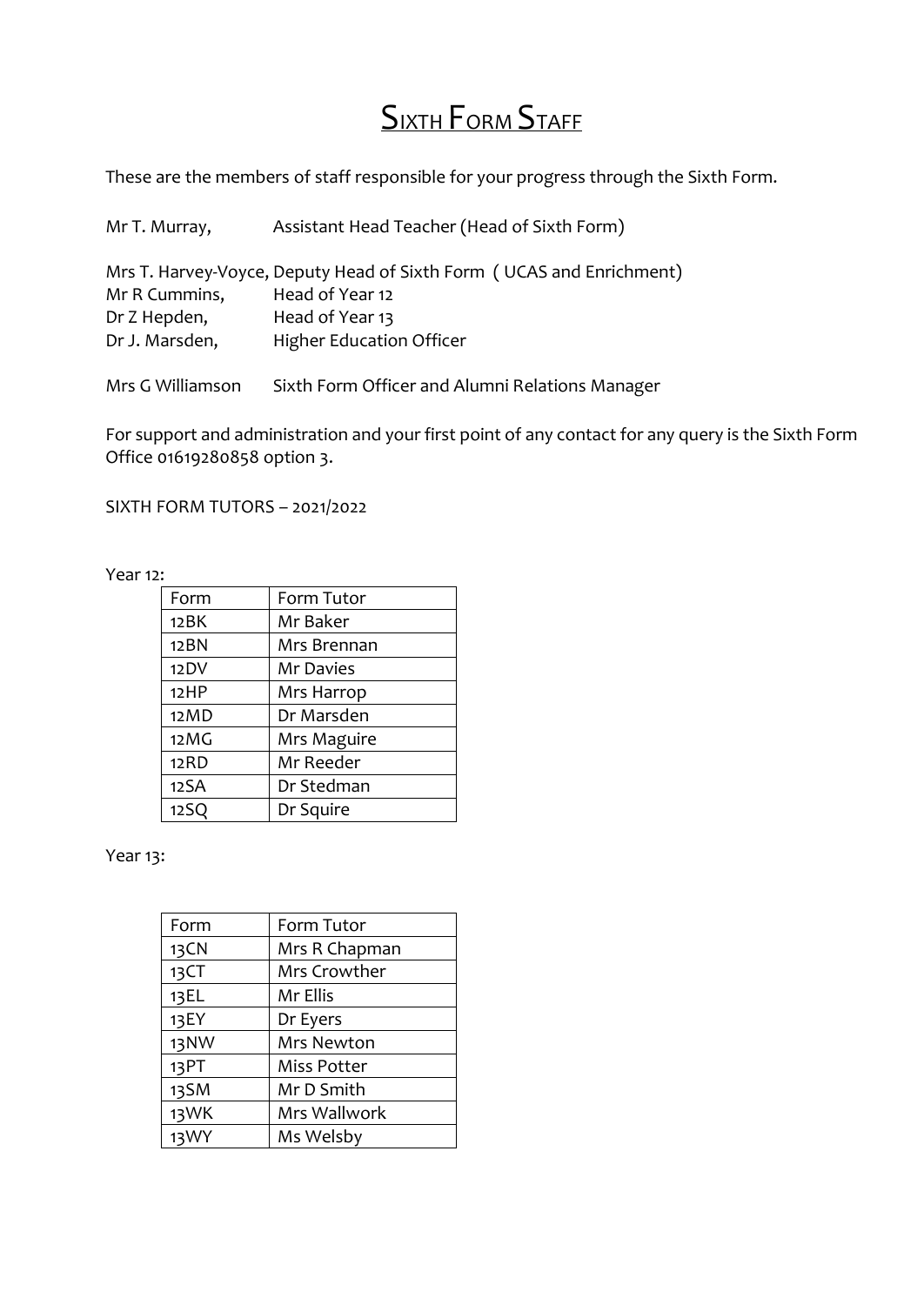### **The Altrincham Grammar School for Boys: A - Z Guide to the Sixth Form**

This guide provides information about:

- the variety of activities in which Sixth Formers can get involved;
- important events which take place throughout years 12 and 13;
- procedures to be followed by Sixth Formers in certain circumstances;
- some of the key school rules which still apply to Sixth Formers.

You should read it thoroughly and then keep it as a reference for the next two years.

#### **A LEVEL SUBJECTS**

In Year 12 you study three, or in some cases four, subjects. All require a great deal of study in your own time. Internal examinations and assessments will be a key piece of evidence on your UCAS forms and will inform your predictions at A level.

You will take A level exams in June of Year 13. A reduction to less than three subjects is not possible.

#### **ABSENCE**

**If you are ill get your parents to ring in before 10am**, so that your Form Tutor knows. In addition you must bring a letter from your parents on your first day back in School. If you know you are going to be away bring a letter beforehand, to the Head Master if it's for a holiday; to Mrs Harvey-Voyce a week before if it's for an Aspirations Event/University visit; to your Form Teacher if it's for an appointment. If you are absent from School and we haven't heard from you by the third day we are likely to contact your parents. We may do this even earlier if we think it is appropriate.

#### **Applications for absence from School**

We hope that you will always aim to plan activities to take place outside term time or after school hours. When this is not possible, written permission requesting your absence should be sought from the School. If the School accepts the application for absence, it will be recorded as Authorised. If the School does not give permission or the application is made without reasonable notice, but the student is absent, it will be recorded as Unauthorised. Below are some examples which will require a written application for permission if they take place in school time:

| <b>Nature of Absence</b>           | <b>Addressed to:</b> | Minimum notice period:        |  |
|------------------------------------|----------------------|-------------------------------|--|
| <b>Family Event</b>                | <b>Head Master</b>   | 1 Month                       |  |
| <b>Educational Activity not</b>    | <b>Head Master</b>   | 1 Month                       |  |
| organised by the School            |                      |                               |  |
| University Open Day (2 per         | Ms Harvey-Voyce      | 1 week                        |  |
| academic year) see below           |                      |                               |  |
| <b>Practical Driving Test (the</b> | Head of Sixth Form   | On receipt of confirmation of |  |
| Theory test must take place        |                      | the date of the test.         |  |
| outside of school hours)           |                      |                               |  |

#### **AGS UNION**

The AGS Union is a group of students from AGSB and also Altrincham Grammar School for Girls (AGGS). Events are organised by this team and AGS union students may also share advice on UCAS and many other topics.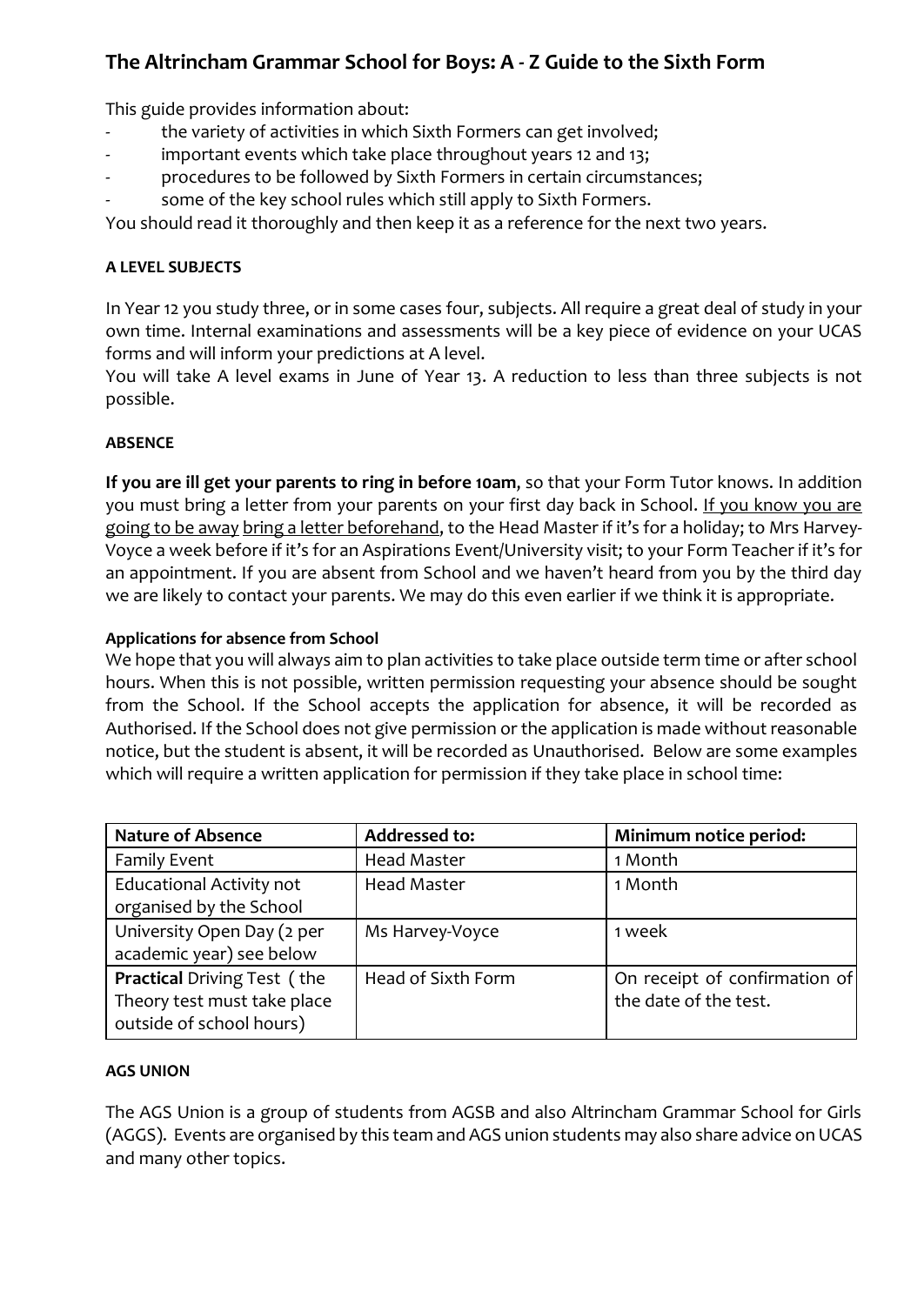#### **ALCOHOL**

The same School Rules apply to Sixth Formers as to the rest of the School. Pupils are forbidden to possess or consume alcohol when they can be associated with the School i.e. in any of the following circumstances: on the journey to and from School; on any School visit, including residential visits; at any time whilst in School uniform; during the School day; on the School premises. Punishment for those infringing these rules will be imposed at the discretion of the Head Master.

#### **APTITUDE TESTS**

The School will provide information about those aptitude tests required for university entrance. Some tests can only be taken outside School and include the LNAT and the UKCAT. The School is an approved centre for other tests. These include the BMAT and other Oxbridge aptitude tests.

#### **ASPIRATIONS**

As part of Aspirations we gather information from students throughout their time in the Sixth Form concerning their post 18 interests and plans. We encourage students to investigate options and we support them in doing this.

All Sixth Form Students have a UNIFROG account which has a resource library and links to UK and international opportunities which link to institutions, courses, webinars, placements, apprenticeships and much more.

Aspirations does include UCAS but this is just a part of the full scope of what we can support.

#### **ATTENDANCE**

You are required to attend all registration sessions as well as all lessons and private study periods. Punctuality is also extremely important. Those students who have a poor punctuality and attendance record whilst in Year 12 may be required to pay their own exam fees. Any financial support to students, particularly 16-19 Bursary Fund payments, is also dependent on a satisfactory attendance and punctuality record.

By prior agreement with the Head of Sixth Form, and signed permission from a parent, Year 12 and 13 students may take study leave for the afternoon session of a school day, if they have no timetabled lessons on period 4 and period 5. Many students may however prefer to stay in school and study. All students are required to attend every morning session.

In Year 12 and 13, If you are "free" for lesson 5 you may leave the School at 2.25 p.m. if you wish, but you must Tap out using one of the three machines in the school.

#### **BEHAVIOUR AND RULES**

You are now part of the most senior group in the School and so you are allowed a greater degree of freedom than you have had before. However, you are expected to act in a mature manner and set a good example to the younger boys in the School at all times. Sanctions will be imposed for inappropriate behaviour and, of course, it is likely to be referred to in School references.

#### **BRING YOUR OWN DEVICE**

This policy was issued to all students at enrolment. Please take your device to the IT Technician team to add permission to the use the network.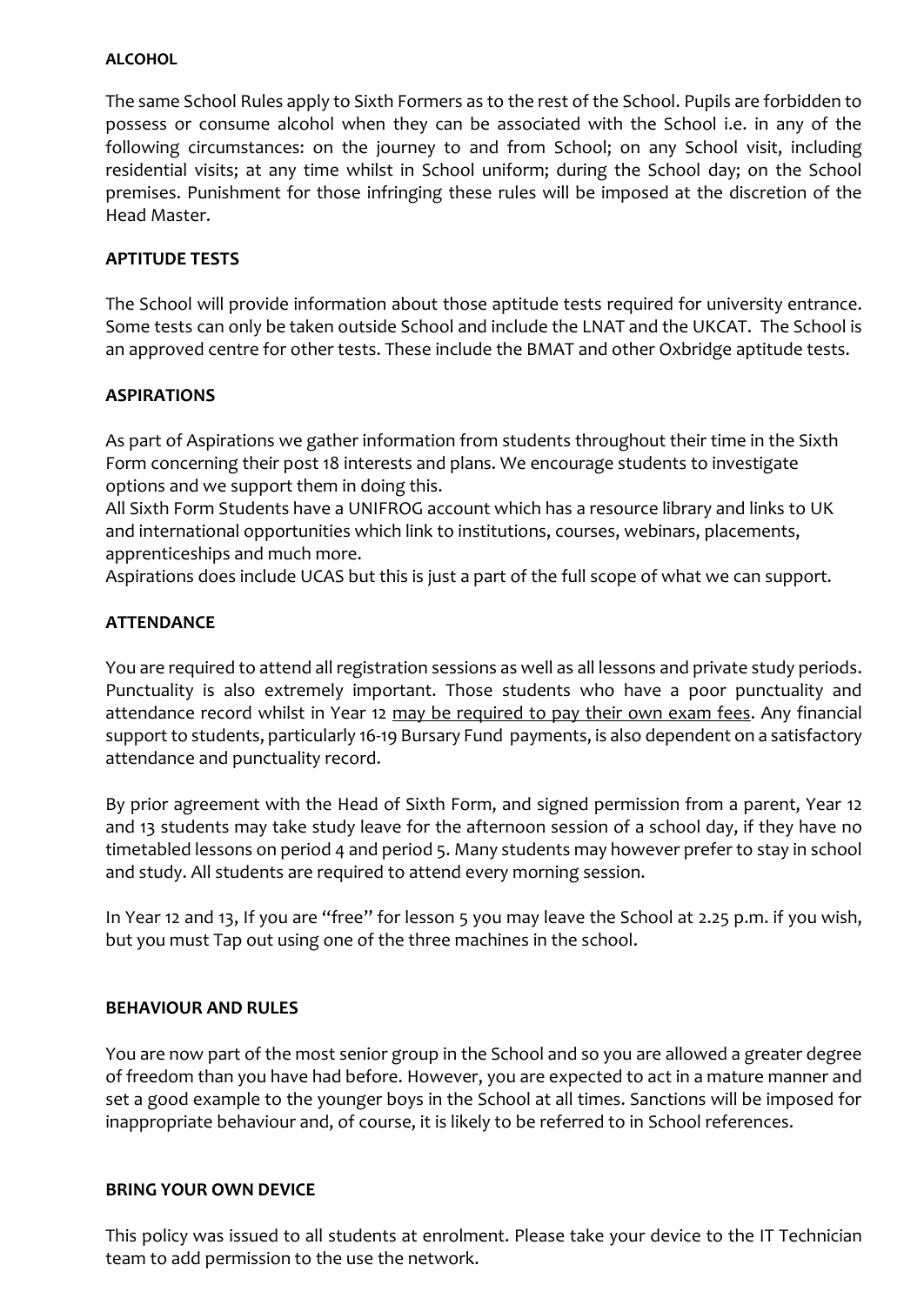#### **CAREERS ADVICE**

The School's Careers Adviser is **Mr Andrew Gallamore**. Sixth Formers can make a formal appointment to see Mr Gallamore or, alternatively, he will run an informal drop in session during the school week.

#### **CHARITIES**

Every year the Sixth Form gives assistance to both local and national charities for example by helping with street collections. This is one of the ways in which the School aims to serve the Community. "Chad's Challenges" is a focus of at least 2 annual events, a Tea Party and Ladies Christmas Treats Evening. For further details see **The Sixth Form Office**.

#### **CHESS CLUB**

The Chess Club is open every lunchtime. Joining the Chess Club is free of charge for Sixth Formers! You can encourage the younger players and also help with running the Chess Club. There is a Senior Team playing in the Manchester League**.**

#### **COMMON ROOM**

Year 13 students may use the Common Room at any time of the day when they don't have lessons. Year 12 students may use the Common Room before school, at break, at lunchtime or during Period 5 if they are free. However, they must not use it during designated Private Study periods. See the Code of Conduct for more details. Students are expected to keep the Room tidy. There is a rota for cleaning duty. All Sixth Form Students must pay a Bond if they wish to use the Common Room.

#### **COMMUNITY SERVICE – AGSB Volunteers**

Some of your free time can be spent helping in the community in some way. In previous years boys have helped in primary schools, retirement homes, the local school for the handicapped or with a service of their own choice. Once you have a community service placement you are expected to attend regularly. If there is a good reason why you cannot attend (illness, interview etc**) then you should inform your contact at the placement as soon as possible. The Sixth Form Office** will help you plan and log your community service.

#### **CV**

Students should consider creating a CV. This is useful preparation for opportunities that arise at this point in their lives. Often, part time jobs, Work Shadowing, Internships, Courses and Experience Days, Year in Industry etc require a CV or, at minimum, for the student to list qualifications, employment, volunteering and skills. This is also good preparation should a student then create a UCAS application, Gap year or career application. **See The Sixth Form Office** who can help or direct you to Aspirations/careers advice publications.

#### **DEBATING SOCIETY**

Run by a committee of Sixth Formers, the Debating Society meets one or two lunchtimes every week to debate contentious issues. In recent years the Society has entered the Bar Council Mock Trial Competition, the European Youth Parliament and various other public speaking events.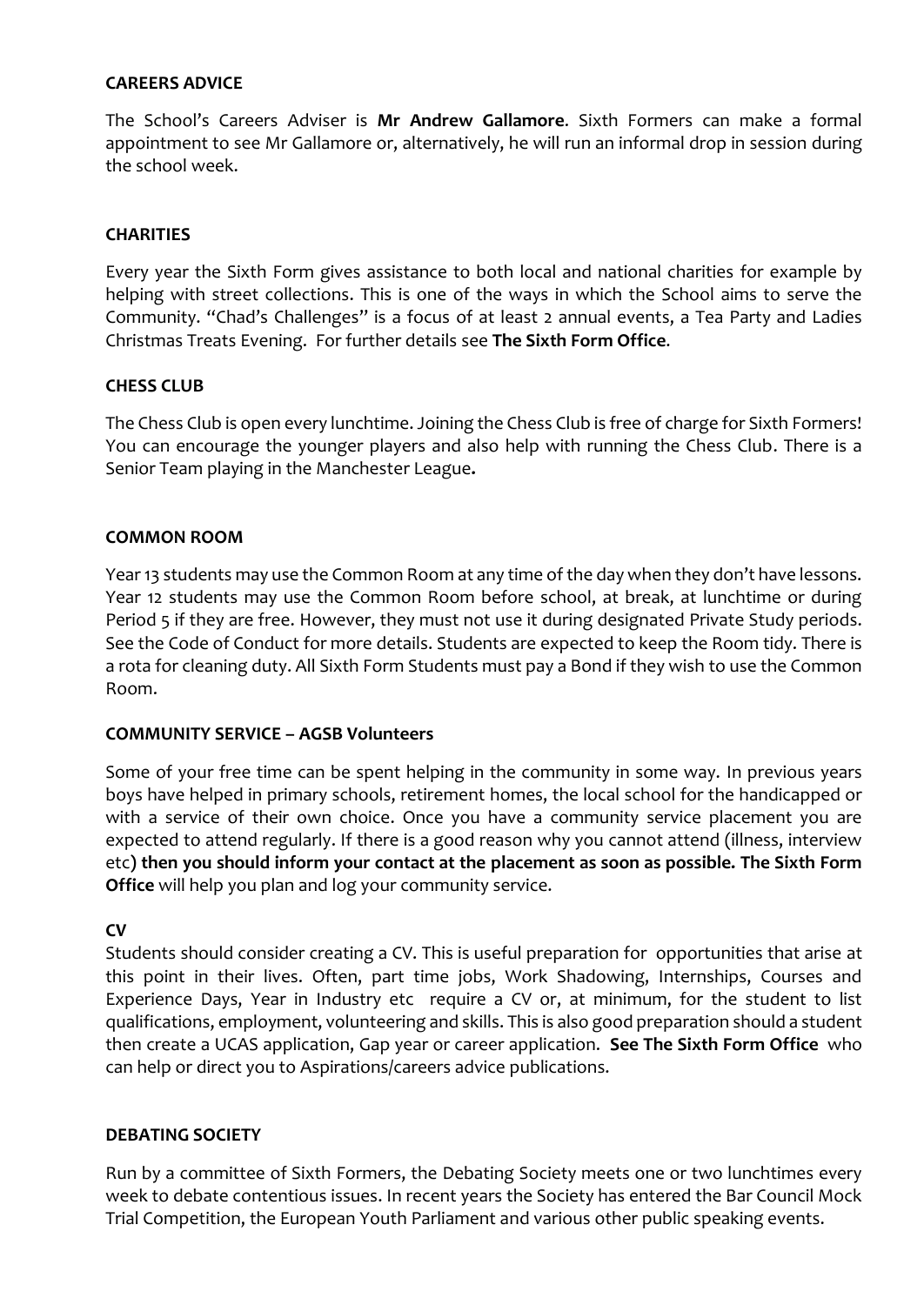#### **DRIVING**

Many Sixth Formers take driving lessons and pass their driving test whilst still at School. Some then wish to bring a car to School, either regularly or occasionally. The School is content to allow this to happen providing the conditions below are adhered to.

- Sixth Formers must first obtain a Sixth Form Drivers' Application form from The Sixth Form Office , then complete and return it so that their car is registered on the School system.
- There will be no parking on site.
- Sixth Formers must drive at all times with due care and attention, particularly on Marlborough Road where there is often traffic congestion and a potential hazard to pupils arriving in the morning and departing in the late afternoon. If the driving behaviour of a Sixth Former becomes a cause of concern because of complaints by members of the public, staff or parents, the School reserves the right to deny him formal permission to bring his car to School and to seek the support of parents.
- A Sixth Former should only carry other students in his car if he has the permission of his parents so to do and, of course, if he is adequately insured. He must be mindful of the great responsibility that carrying passengers places upon him.
- **A Sixth Former should use his car at the beginning and end of the day to travel to and from School. He should only take his car out at lunchtime for emergencies and having first sought permission from the Head of Sixth Form.**

#### **Driving Tests**

If possible the practical Driving Test should be taken outside of School time. However, as this often can only be taken during "office hours", the practical test may be taken during School time, but permission must be sought in advance from the Head of Sixth Form and Form and Subject Tutors must also be informed.

#### **N.B. Driving lessons and the Driving Theory Test MUST NOT be taken in School time.**

#### **DRUGS**

The same School rules apply to Sixth Formers as to the rest of the School.

Any instances of possession, use or supply of illegal drugs or being under the influence of drugs are regarded with the utmost seriousness and are strictly forbidden i.e. in any of the following circumstances: on the journey to and from School; on any School visit, including residential visits; at any time whilst in School uniform; during the School day; on the School premises. Punishment for those infringing these rules will be imposed at the discretion of the Head Master.

#### **DUKE OF EDINBURGH AWARD SCHEME**

Every year students are involved in working towards the Award and work closely with local organisations. Permission to take time off for expeditions should be sought from the Head Master.

#### **ENGINEERING EDUCATION SCHEME**

This prestigious scheme is designed to give a small group of year 12 students some experience of the world of Engineering. The group is selected after a rigorous application and interview procedure. They are then set a task provided by the engineering industry and have to work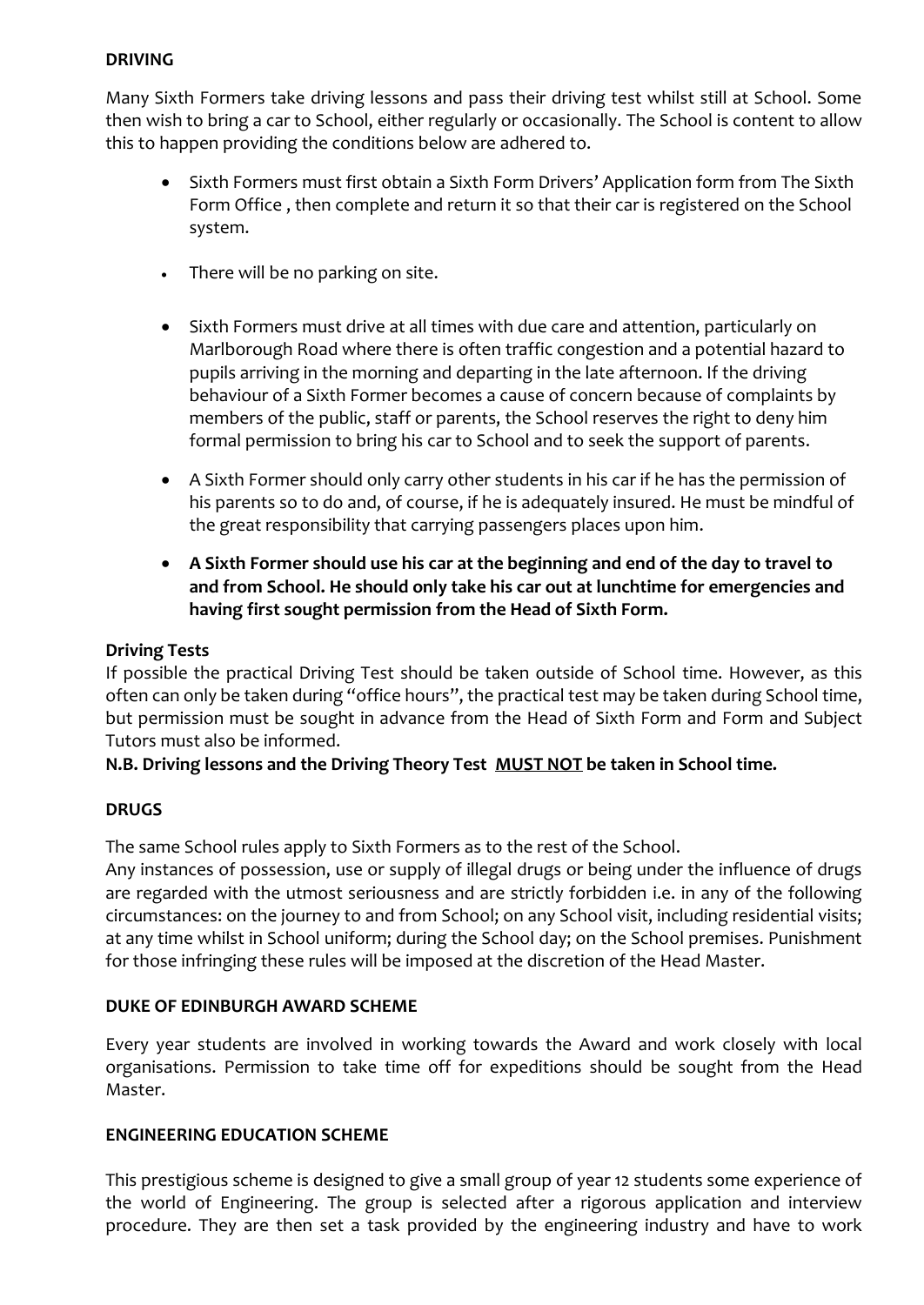alongside lecturers and engineers to solve the problem. Finally the group presents its findings to a panel of engineers. See Mr Baker for details.

#### **ENRICHMENT - A**dvanced **C**urriculum **E**nrichment

**A**dvanced **C**urriculum **E**nrichment (ACE) lessons. In this programme of study we have devised a carousel of lessons and activities, which will run over the two years of the Sixth Form course at AGSB. The objective of ACE is enrichment – making our students more rounded, more independent and more aware of the world we all inhabit. The lessons are going to be ACE as we have utilised the wide ranging skills, experience and interests of our staff to ensure a varied programme of topics such as:

- Money and Finance for University
- Cooking for yourself
- Yoga & Medication
- And much more!

The course will be engaging, thought provoking and at times challenging.

#### **ENTRANCE EXAMINATION**

Early in the Autumn Term the School holds its annual entrance exam for prospective Year 7 entrants. Year 12 students act as guides and assistants and therefore are expected to keep this particular day free. This year's entrance exam takes place on **Monday, 13th September**. Mrs Short will give you your instructions.

#### **EXTENDED PROJECT (EPQ)**

Toward the end of Year 12 and into Year 13, a group of students will have the opportunity to study for the AQA Extended Project Qualification. An essay or artefact is the final product. Students have a supervisor and also maintain a project log. The Qualification is part of the UCAS Tariff and awards a grade and UCAS points. Students should be aware that:

- 40% of the marks are for illustrating planning, making decisions and reflecting on your weaknesses
- You must make a note of your challenges, decisions, reasoning, successes so that you can include them in your project log
- The essay or artefact is the final hurdle; the planning and research are key.

#### **EXAMINATIONS**

**May 2022:** Year 12 take Internal exams in. The dates for these exams are on the "Key Dates for Sixth Form" card. They form the basis for UCAS predictions.

**February 2022:** Year 13 take internal exams. See the Key Dates for Sixth Form Card. **May/June 2022 :** A level examinations.

#### **EXTRA-CURRICULAR ACTIVITIES**

In the Sixth Form, it is important to make the most of all the opportunities open to you. The range is extensive and the staff responsible will speak to you in September. In the meantime, here is some food for thought!

Chess Club Community Service – AGSB Volunteers Debating Society Drama Football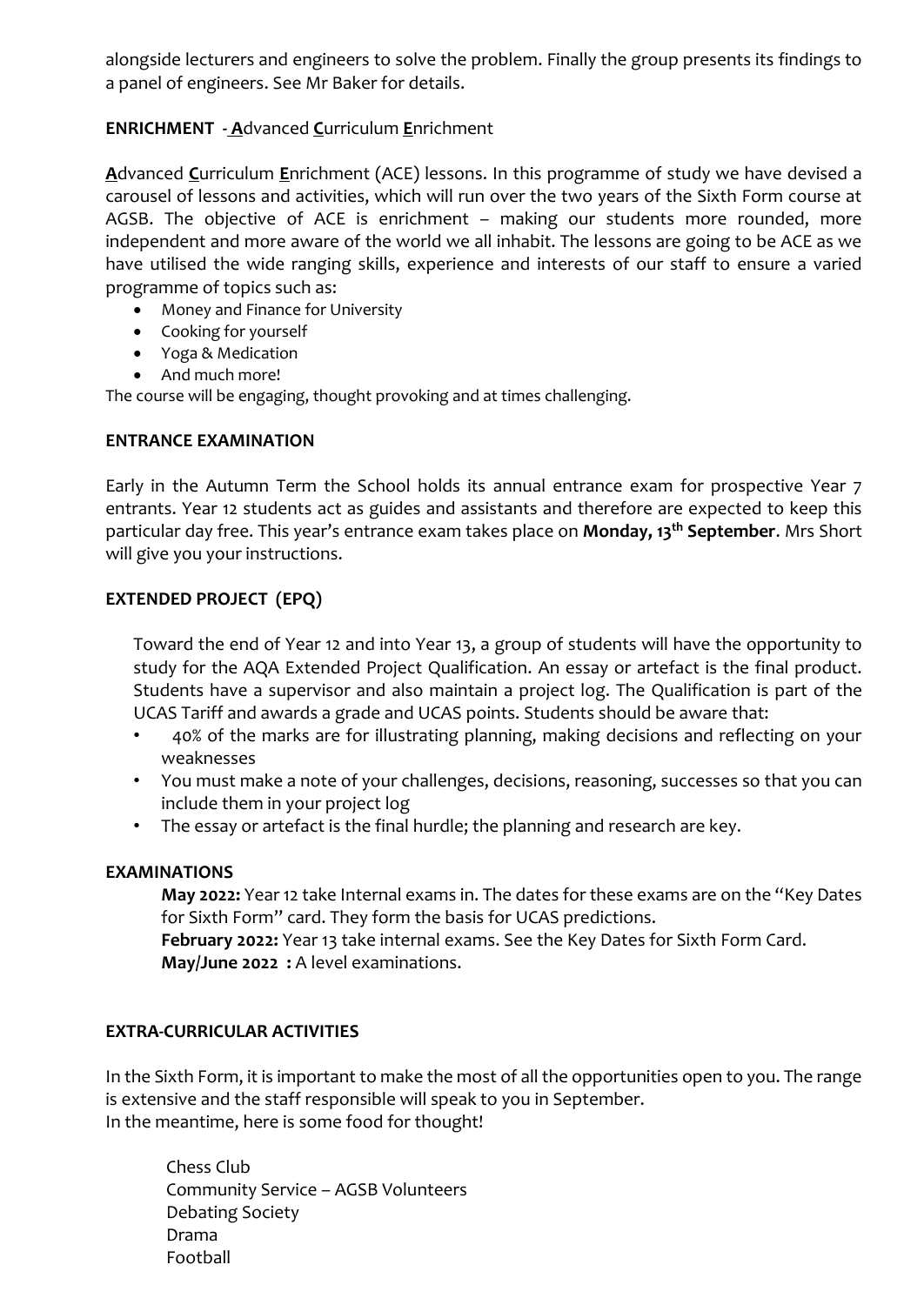Hockey Languages Model United Nations Music (including Choirs, Orchestras and swing Band) Rugby Work Shadowing/Internships Young Enterprise

#### **HIGHER EDUCATION**

Preparation for UCAS applications will begin in late January 2022 with a Higher Education evening for all Year 12 students and their parents. All students are expected to attend. The evening will run from 7pm to approximately 8.45pm and will include a presentation by a University Admissions Tutor. This will be followed up by a visit to the Higher Education Convention in Manchester the next month. Several Key Skills sessions will be devoted to further preparation for UCAS applications.

Applications through UCAS can be made from the start of the Autumn Term of Year 13. You will be able to apply for up to five courses. We will give details nearer the time. Applications are made on-line using the UCAS Website, www.ucas.com. However, prior to completing their application, students can look at this Website to find valuable information about courses and institutions.

Oxbridge applications must be submitted to UCAS and the university by 15<sup>th</sup> October of Year 13. We will advise students of the procedures and internal deadlines involved. Likely candidates will previously have been invited to attend the annual Oxbridge Conference at Haydock in the previous March. The School will also hold an Oxbridge information evening during late spring.

#### **HIGHER EDUCATION CONFERENCES**

Several universities organise H.E. Conferences for Year 12 students covering a wide range of courses. e.g. Law, Medicine, Forensic Science, Physiotherapy, Chemistry etc. Details are available from The Sixth Form Office and will be posted on the Sixth Form Engine and in form registers.

#### **HOMEWORK**

There is no set time for this; you are on "flexi-time". You work until you have understood the area being studied, and have completed assignments, but a good guide would be 2-3 hours per night. Boys who gain high grades at A level will have worked consistently and conscientiously. Those who don't might scrape into Higher Education but often not onto the course of their choice.

#### **ILLNESS AT SCHOOL**

If you are ill at School and need to go home you **MUST**

- Go to the MAIN Office.
- **Ask Mr Murray, Mrs Harvey-Voyce, Mr Cummins or Dr Hepden for permission.**
- Sign out in the School Office.
- The Sixth Form Office will phone your parents to inform them you are ill and going home.
- It is essential that you follow this procedure. **Failure to do so will mean absence is unauthorised and you will be expected to make up the time.**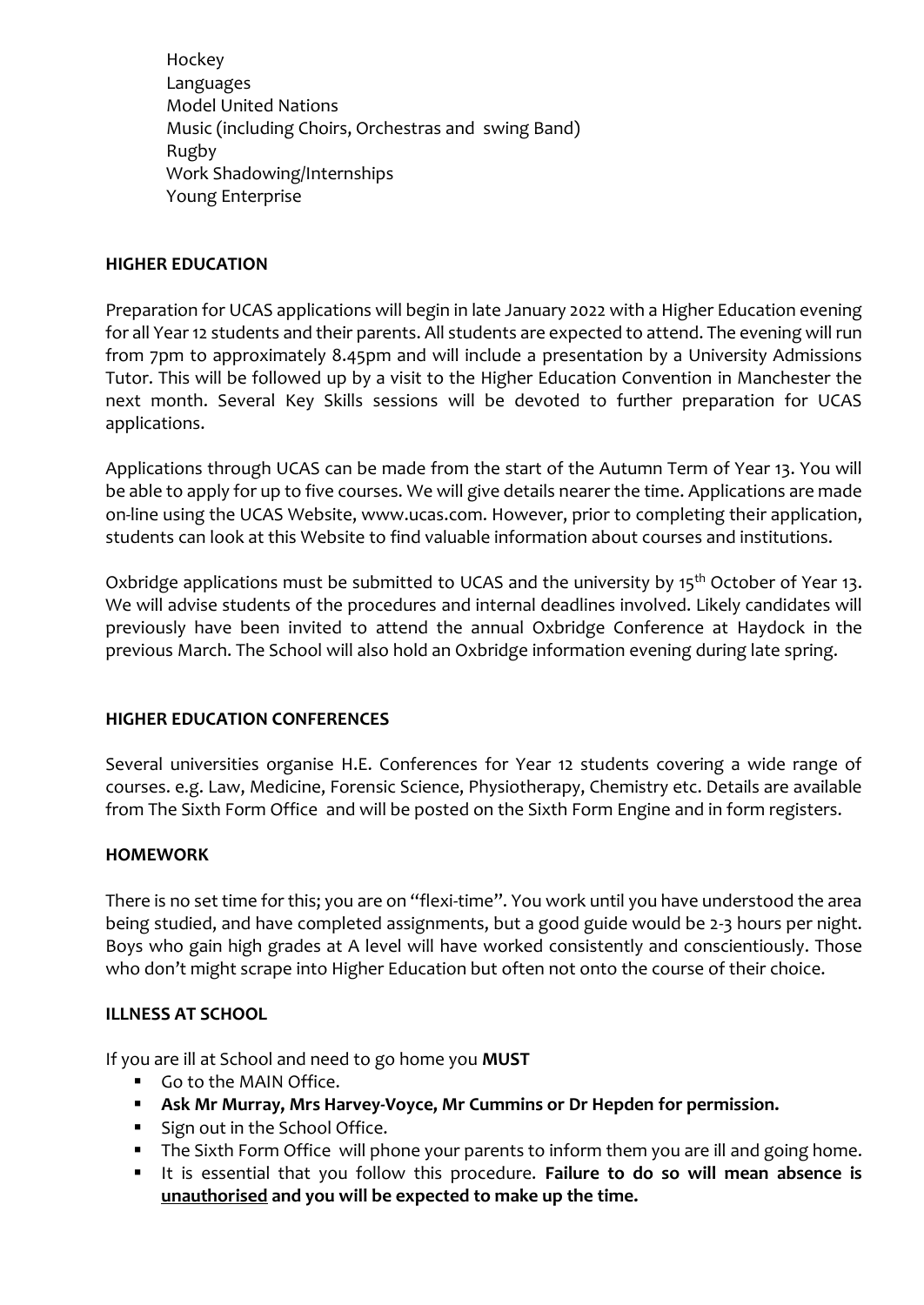#### **INFORMATION TECHNOLOGY**

The ability to use a computer to organise and analyse data is essential in the modern world. When you leave Altrincham Boys' Grammar School, whether for university or employment, you will be required to use I.T. in some guise. For this reason Sixth Form students are encouraged to make use of the School Network and the Internet for research and to make use of I.T., either at home or at School, for word-processing, databases, spreadsheets, graph plotting etc. If you are new to the School, you need to be registered on the School's Computer Network. You must adhere to the School rules for safe use of computers – infringements will results in access rights to the School network and files being removed. This was issued in your enrolment pack.

#### **INTERVIEWING SKILLS**

In Year 13 arrangements can be made for "mock" interviews to help students with applications for Higher Education or employment. See **The Sixth Form Office** for details.

#### **LATENESS**

You must be present for registration – 8.40 in the morning: 1.20 in the afternoon. See the Punctuality Section for the procedures the School adopts to deal with punctuality issues. If you are late, on arrival in School **you MUST sign in the Late book/Tap In which is at Reception and must also give a reason**. The Sixth Form Office does a 10am check of attendance, and if you are not registered and not signed in the Late Book and your parents have not reported an illness, your parents may be contacted to check that you are safe.

#### **LEARNER AGREEMENT**

When you enrol in the Sixth Form, you must sign the Sixth Form Learner Agreement. The main aim is to indicate to students and their parents what the School hopes to provide for its students, together with what is expected in return, and it is designed to reflect the idea that the Sixth Form should involve a partnership between both parties. The Agreement also has the added purpose of providing the criteria which the School uses to determine whether 16-19 BURSARY FUND and other support payments should be authorised.

#### **LEARNER SUPPPORT -** 16-19 BURSARY FUND

Applications for financial support should be made to Ms Cathcart, Assistant Headteacher - Inclusion. The School has set criteria for support and details of this are also available from the Head Master. Any agreed payment is also dependent on the student having a satisfactory attendance and punctuality record and also having no significant work or behavioural issues. Breaking the terms of the Learner Agreement or an exclusion for any reason will also result in non-payment. **A fresh application must be made for each academic year.**

You may also be eligible for ACCESS programmes from the start of Y12 for applications to Universities (for example the University of Manchester MAPP), other Post-18 Support and opportunities including Summer Schools (for example Sutton Trust). We can provide some advice but opportunities change frequently, so it is the Student's responsibility to research such opportunities.

#### **LEAVING THE PREMISES**

Unless you have prior permission, you must **not go off site** during the School day except at lunchtime or if you are free Period 5. Failure to adhere to this requirement will lead to loss of Sixth Form privileges. Persistent disregard will lead to a review of your position at AGSB.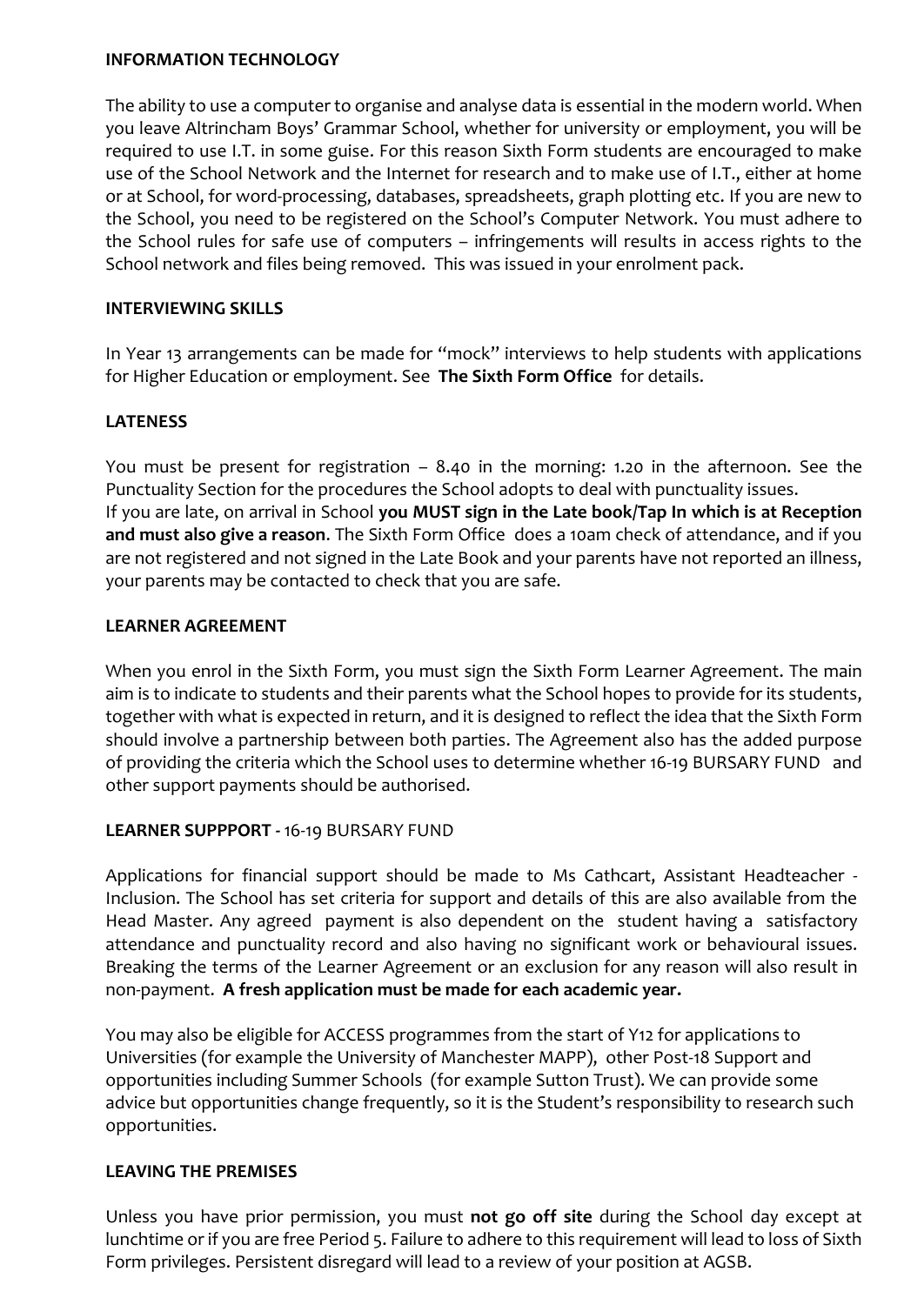#### **LESSON MONITOR**

Teachers will take a register for every lesson. This is used to monitor attendance and for safeguarding purposes. Students that are identified as missing a lesson should expect to make up the time at the end of school. Persistent absences would also result in a meeting with parents and possible consideration of your position at AGSB

#### **LIBRARY**

The Library welcomes you as 6th Formers to utilise the full range of services that we have to offer. Using the Library and its resources regularly will enrich your studies significantly and will reflect well in your work. We have links with Manchester University, John Rylands Library and have forms available in the library for you to join the University Library and you may then use it for reference purposes.

#### **LUNCH TIME ARRANGEMENTS**

The Servery in the Sixth Form Centre serves food. This is a **contactless card/cash** system. Students are not generally required to stay on the premises at lunchtime. However, if they go out of School (not in cars), they should at all times act in a mature and responsible manner **and ensure that they return to school in time for afternoon registration at 1.20 pm. Any abuse of this privilege will result in it being withdrawn.**

#### **MOBILE PHONES**

If a Sixth Former chooses to bring a mobile phone or other e-devices and valuables then the School cannot be held responsible in any way if they are lost or stolen. If a student is found using a mobile phone on the School premises, **other than in the Sixth Form building**, then it is likely to be held by staff until retrieved by a parent or until the receipt of a letter from parents requesting its return.

#### **MUSIC**

For application forms or details of activities please see **Mr Monument, Head of Music.** If students require lessons they must see Mr Monument as soon as possible at the start of the Autumn term.

#### **NOTICE BOARDS**

The Sixth Form notice boards are in the Common Room. They contain School and social information together with Aspirations Information and should be checked daily.

#### **OPEN DAYS**

Many universities hold open days in the summer term. Year 12 students are encouraged to go to these but should **go to no more than two in any academic year.** Most universities run open days on Saturday and students should attend these if at all possible to avoid disruption to their studies. If there are special reasons why a student needs to go on more than two they should discuss them with the Head of Sixth Form. They **must** complete and submit the relevant documents at least **one week beforehand** to **Mrs Harvey-Voyce** if they wish to attend an open day. The School is reluctant to allow students to take School time off to visit universities which also provide Open Days at weekends or during the holidays. A link to details of open days is on UNIFROG and the UCAS Hub.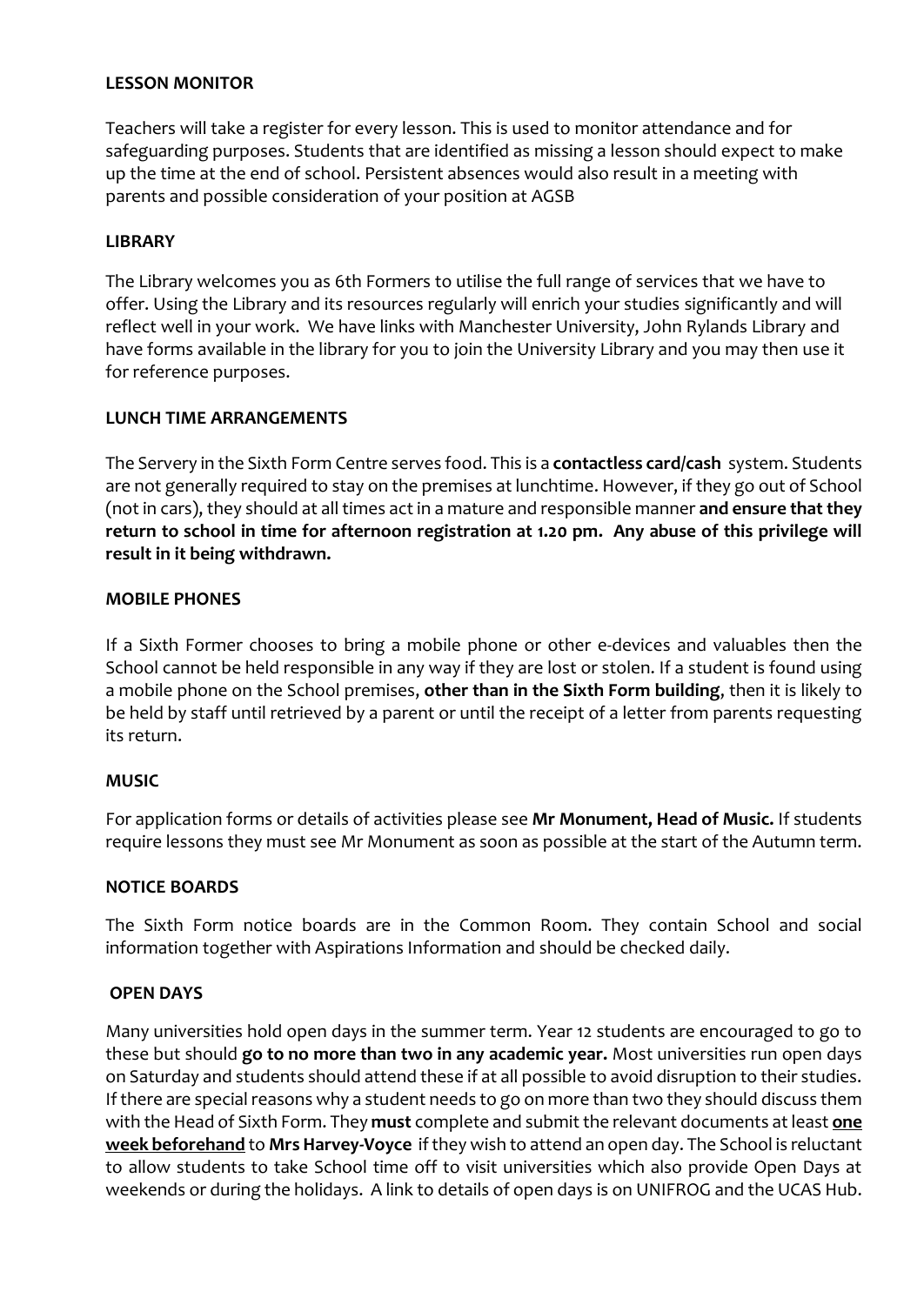#### **PARENTS' EVENINGS**

The Year 12 Parents' Evening will take place in March. The Year 13 Parents' Evening takes place in November.

#### **PART TIME WORK**

The School recognises that many Sixth Formers engage in some form of part time employment particularly with a view to building up funds for University. However students **must** ensure that a sensible balance is reached between part time work and academic study. Ideally a student should be involved in **no more** than 9 hours a week part time work and preferably not during the week. Anything more is likely to affect their chances of success at A level. We would certainly expect a reduction in part-time work as public exams approach. **Part-time work cannot be used as an excuse to avoid after school detentions.**

#### **PERSONAL STATEMENT**

Several ACE sessions are devoted to preparing a Post 18 application including the UCAS application and in particular your Personal Statement.. This is an important part of your UCAS application. You will be required to produce the first draft in June of Year 12 so that your Form Tutor can check it and advise you. We also cover CV's and other applications.

#### **PREFECTS**

Sixth form students have the opportunity of helping with those tasks in the School which require a high level of responsibility. As prefects they assist the senior staff in the running of the School during break and lunchtime or they may be given more specific responsibilities in the I.C.T. rooms, the Library, the Dining Hall etc. Some become Form Prefects for Year 7.

#### **PRIVATE STUDY**

In Year 12 if you don't have a lesson you **must** attend Private Study where a register will be taken. The only exception is Period 5.

This supervised study is normally timetabled in N1 or the old library. In your "free" lessons you will work in that room. You should make sure that you have plenty to do, to work on your own, and silently. Eating and drinking are not allowed. **If you wish to work in an Art or Technology room, you must first register with the member of staff supervising Private Study.**

#### **PUNCTUALITY**

Sixth Formers should be punctual for registrations and all lessons. If students are persistently late for no good reason a sanction will be imposed. Sixth Formers should recognise that, if they were in paid employment, persistent lateness would probably lead to dismissal. **Monitoring of attendance and punctuality:-**

A report is produced each Thursday afternoon for the following 5 school days for marks: Late =codes L and U; No reason yet provided for absence = code N; Unauthorized absence =code O. Students must bring in a letter from home to account for O and N marks. Any student who is frequently late in during the or shows a trend of consistent lateness will have the following sanctions applied:

- any weekly support payments will not be authorized;
- an evening detention will be imposed;

Students who consistently raise concerns about punctuality may also be put in a Saturday morning detention but also put at risk the School's willingness to pay their costs for exam entry. Students excluded for any session in a week will not have any weekly support authorized.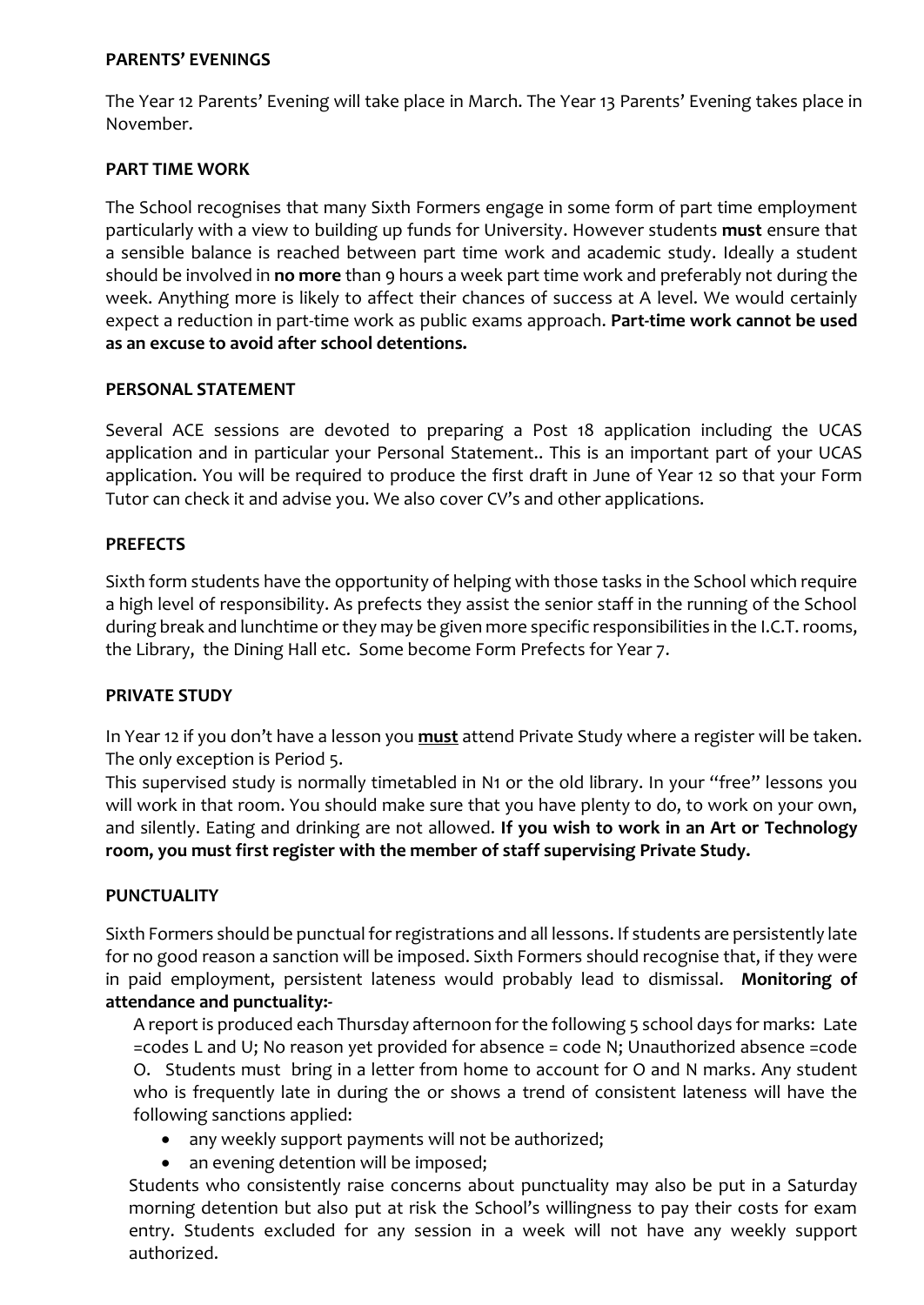#### **REPORTS**

Sixth form students receive one full report per year. Parents will be invited to comment on the student's progress. Shorter reports may be issued at the end of each half-term at the discretion of the Head of Sixth Form or Head of Year. At other times students will be asked to complete review sheets, identifying tasks for improvement.

#### **SCHOOL SENATE**

The School Senate meets regularly to discuss concerns and issues pertinent to Years 12 and 13. Each form will elect one representative early in the Autumn Term. The Senate reports back to the Head of Sixth Form.

#### **SMOKING and VAPING**

The same School Rules apply to Sixth Formers as to the rest of the School. Pupils are strictly forbidden to smoke or Vape when they can be associated with the School i.e. on the journey to or from School; on any School visit, including residential visits; at any time whilst in School uniform; during the School Day. Punishment for those infringing the rules will be imposed at the discretion of the Head Master.

#### **SOCIETIES**

What are your interests? If you would like to start a new club or society, staff will support and help you. Year 12 students also traditionally volunteer to help set up and run Lower School Clubs. Please see **the Head of Sixth Form** for further details.

#### **SPONSORSHIP**

Some businesses/companies sponsor students. This often includes financial help as well as work experience during holidays. We strongly recommend that students research options with companies and universities as this information changes frequently.

#### **SPORTS**

| School Teams:       |                                                                                                                   |        |                                         |  |  |  |  |  |  |
|---------------------|-------------------------------------------------------------------------------------------------------------------|--------|-----------------------------------------|--|--|--|--|--|--|
|                     | 1st XI                                                                                                            | $\sim$ | Cricket                                 |  |  |  |  |  |  |
|                     | 1st XI                                                                                                            | $\sim$ | Hockey                                  |  |  |  |  |  |  |
|                     | 1st XI, 2nd XI                                                                                                    |        | Football                                |  |  |  |  |  |  |
|                     | 1st XV, 2nd XV - Rugby                                                                                            |        |                                         |  |  |  |  |  |  |
| Facilities on site: |                                                                                                                   |        |                                         |  |  |  |  |  |  |
|                     | 2 Cricket Squares                                                                                                 |        |                                         |  |  |  |  |  |  |
|                     | 3 Football Pitches                                                                                                |        |                                         |  |  |  |  |  |  |
|                     | 3 Rugby Pitches                                                                                                   |        |                                         |  |  |  |  |  |  |
|                     | 1 Sand-based, all weather pitch                                                                                   |        |                                         |  |  |  |  |  |  |
|                     | 4 All weather tennis courts                                                                                       |        |                                         |  |  |  |  |  |  |
|                     | 1 Sports Hall (4 badminton courts, 1 basketball, 1 volleyball, 5-a-side football,<br>indoor hockey, cricket nets) |        |                                         |  |  |  |  |  |  |
|                     | 1 Fitness suite                                                                                                   |        |                                         |  |  |  |  |  |  |
|                     | 1 Subsidiary activity hall                                                                                        |        |                                         |  |  |  |  |  |  |
|                     | Table tennis (numbers restricted)                                                                                 |        |                                         |  |  |  |  |  |  |
|                     |                                                                                                                   |        | Use is also made of local Squash courts |  |  |  |  |  |  |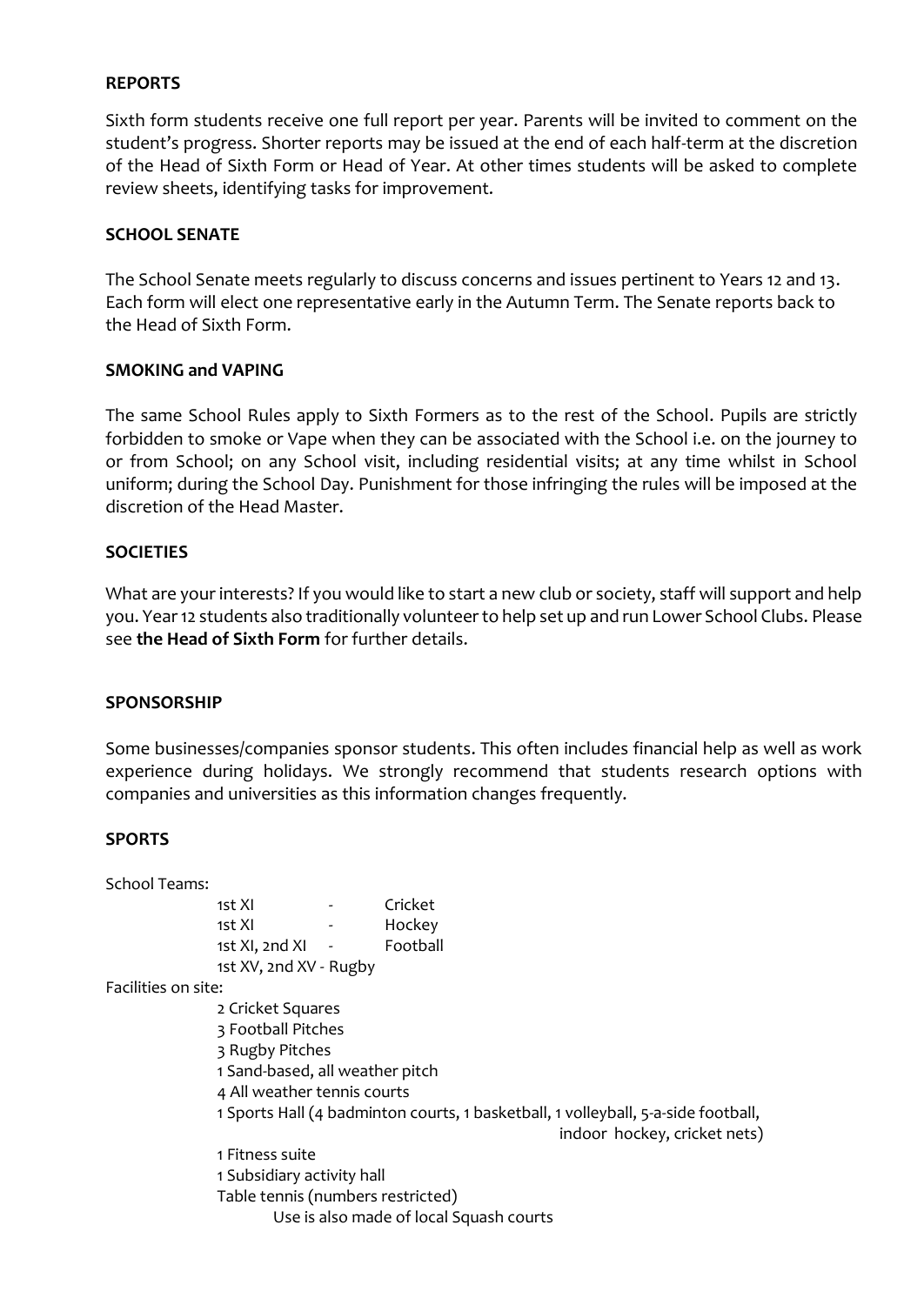Sixth formers have one period of Games per week on Wednesday period 5. They will be expected to select one activity to participate in from September to Christmas and then choose another from January to Easter. Boys who are in the Senior Sports Squads will use this period as an extra training session and should always be involved in their representative sport.

Registers will be taken at each session of each activity. Any students failing to register or bring appropriate sportswear will be required to make up the missing time after school. **Sixth formers may only be excused from participating by the Head of PE on the production of a relevant note from parents.**

#### **STUDENT FINANCE**

Please refer to the links on the Sixth Form section of The Engine for up to date information on Higher Education Student Finance (:http://www.direct.gov.uk).

#### **STUDY LEAVE**

When examinations are taking place in the summer term and a formal period of study leave has been granted, Sixth Formers are normally expected in School only when they have an examination, unless they are behind with work. If Students have exams after the Year group return from Study leave, they will be allowed limited study leave which is usually a day's study leave immediately before each module they have been entered for. Students who are off School for longer than this on the grounds of illness will normally be expected to produce a doctor's note. Students who choose to take unauthorised study leave for exams are likely to have to meet the cost of exam entries themselves.

#### **TAP IN and OUT**

All Sixth Formers will be provided with a lanyard and ID card. This must be worn at all times when on the school premises.

It should also be used to ensure that there is a record of their presence on the school grounds. Students do not need to tap in if they are registered during form time. However, should a student miss am registration they will need to tap in.

Students must tap out and tap in at all other times of the day if they need to leave the premises, e.g. medical appointment, lunchtime and period 5.

#### **UCAS**

UCAS is the Universities & Colleges Admissions Service. Students planning to take a Higher Education course in the UK, must use this online system to apply (using the APPLY system). All students are advised to create a UCAS HUB account from March of Year 12 – which can be a valuable source of information for UNIVERSITY and APPRENTICESHIPS (in addition to that held in UNIFROG). A comprehensive AGSB specific guide to the use of UCAS apply and an example of an application is provided to all students.

EU courses and International Applications have different methods of application. The Direct.Gov website provides useful advice on student applications and has links to study abroad information too.

#### **UCAS Tariff**

The UCAS Tariff is a list of all qualifications which may be considered by Higher Education Institutions when students apply. The obvious ones are GCE and A level qualifications. Students should check the tariff list, as at the higher levels of qualifications, LAMDA Drama, ISTD Dance, Music Exam Board and EPQ also have grades and associated UCAS points. However, students should not assume that points will be accepted by the institutions that they apply to and the admissions criteria/teams should be contacted to check.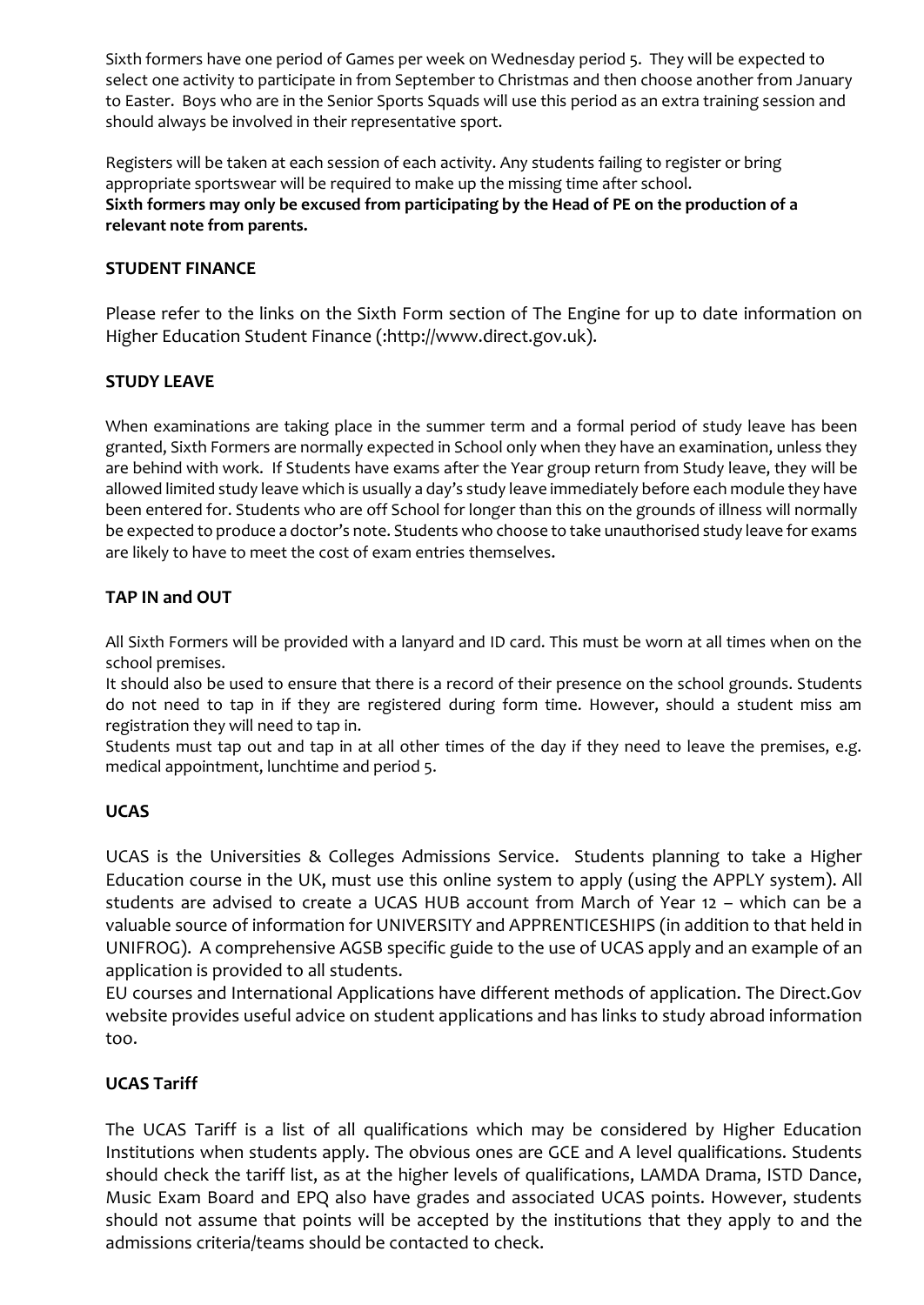#### **UNIFORM AND APPEARANCE**

The general requirement is that students should look smart and business like. A good example must be set.

Students are expected to adhere to the dress code as specified in the A-Z guide to the Sixth Form. The general requirement is that students should look smart and business like. A good example must be set.

Sixth Form dress should either be a business suit or dark jacket, dark trousers, school tie and plain stiff collared shirt. Jumpers must be V-necked (leisure wear, including hoodies, sweatshirts are not acceptable)

Hairstyle should be smart and tidy. It is expected that hair is not in excess of collar length, however, should this be the case hair must be kept tied back away from the face and eyes. The following are not allowed: Patterned or sculpted styles with close shaved cuts, hair should be no closer to the scalp than a number 2; unnaturally dyed hair; hair extensions.

Jewellery is not allowed, no studs are allowed, even if covered by sticking plaster. Rings are also not allowed to be worn.

Students are expected to be clean shaven. By prior agreement with either the Headmaster or Head of Sixth Form and for religious reasons, students may be given exemption from this rule Sixth Formers will also be issued with an identification card and lanyard which must be worn and visible at all times whilst on the school premises

**Infringements of the regulations are not acceptable and will normally lead to a student being sent home until the situation is rectified.**

#### **UNIFROG**

All Year sixth form students have a UNIFROG account. This is a platform that "Helps students find their future and brings all the available information into one single, impartial, user-friendly platform that helps students to make the best choices, and submit the strongest applications".

We also use the platform to gather information from Subject and Form Tutors to create student references. A comprehensive AGSB specific guide to the use UNIFROG is provided to all students.

#### **VERIFICATION OF YOUR STATUS AS A STUDENT**

The Sixth Form Office can provide letters or can complete forms linked to applications for travel passes, discount cards and memberships to gyms. Letters and forms can usually be completed within 2 working days.